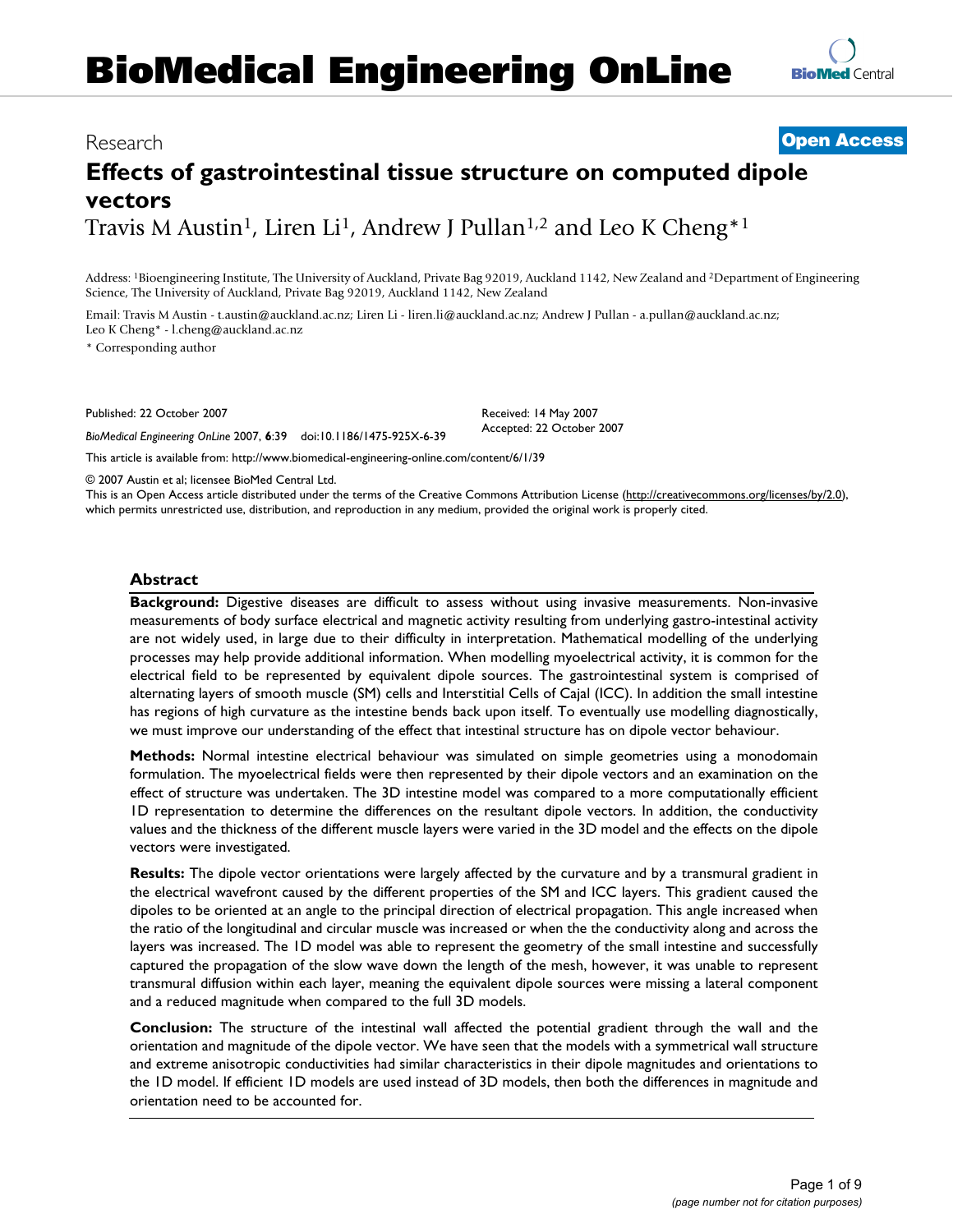# **Background**

The stomach and small intestine have a common wall structure that consists of alternating layers of smooth muscle (SM) and pacemaker interstitial cells of Cajal (ICCs) [1]. The wall of the small intestine, in particular, is commonly represented by an outer longitudinal muscle (LM) layer and an inner circular muscle (CM) layer. These layers are separated by the myenteric plexus that contains the ICCs. ICCs are also found within the CM layer but their exact role is still uncertain.

Two basic patterns of electrical activity are present in the small intestine: slow waves and action potentials [1]. Slow waves are spontaneous rhythmic oscillations of the transmembrane potential. They have been shown to initiate in the ICCs and then conduct to smooth muscle cells via gap junctions [2]. At the peak of a slow wave, action potentials (sometimes referred to as 'spiking activity') can be triggered to generate a contractile response. Slow wave shape, frequency, amplitude and duration vary in different species and in different parts of the GI tract. In the human small intestine, slow wave frequency is around 12 cycles per minute (cpm) in the duodenum and decreases gradually to around 8 cpm at the terminal ileum [3,4].

In this article we only consider slow wave activity in the small intestine with the aim of improving the understanding of motility diseases associated with electrical disorders such as gastroparesis and myoelectrical dysrhythmia [5,6]. Simultaneously there is ongoing research into using Super Quantum Interference Devices (SQUIDs) to non-invasively measure the magnetic field of the small intestine and then use that information to characterise the underlying electrical fields in the intestine [7,8]. To interpret such recordings, however, requires understanding of what a normal magnetic field is in contrast to an abnormal magnetic field. Modelling has the potential to bring significant insight into this problem.

Dipoles are commonly used to represent the net electrical activity within a section of tissue or organ [9-12]. However, it is less certain how to relate the different dipole configurations back to the underlying electrical waveforms. This is especially true in the small intestine due to the alternating muscle layers and high regions of curvature.

Previous studies have shown that the intestinal dipoles may point at an angle to the intestinal wall rather than down the length of the intestine in the gross direction of the electrical activity [12]. It was postulated that the potential gradient through the intestinal wall was responsible for this behaviour. To help understand this behaviour further, we have explored similar calculations to [12] on a simpler geometry to carefully separate observed solution behaviour into its dependency on potential gradients through the intestinal walls and its dependency on geometric curvature.

In this study, we explore the contributing effects of different parameters on the magnitude and orientations of resultant equivalent dipole sources. These simulations have been performed on simplified geometries (a onedimensional structure and a three-dimensional cylinder both with a straight and bent sections) which are topologically similar to short sections of a small intestine. This allowed the effects of curvature on the dipole parameters to be isolated. The effects of 1D and 3D meshes and varying the relative thickness of muscle layers and conductivity values are presented.

# **Methods**

# *Simple geometries*

Simple 1D and 3D geometries (shown in Figure 1) representative of short sections of the small intestine were investigated. The gross geometry of these sections was described using cubic Hermite interpolation. Within each



# **Figure 1**

**Geometric meshes**. Simple geometric representations of an intestine composed of a straight and curved section. The 1D mesh consists of two sets of cell types occupying the same physical space and is represented by 16 cubic Hermite elements. The 3D model is a thin walled cylinder and is represented by a total of 1024 tricubic Hermite elements and contains three layers of different cell types (see Figure 2). The meshs are orientated such that the Y-axis runs vertically and Z-axis horizontally.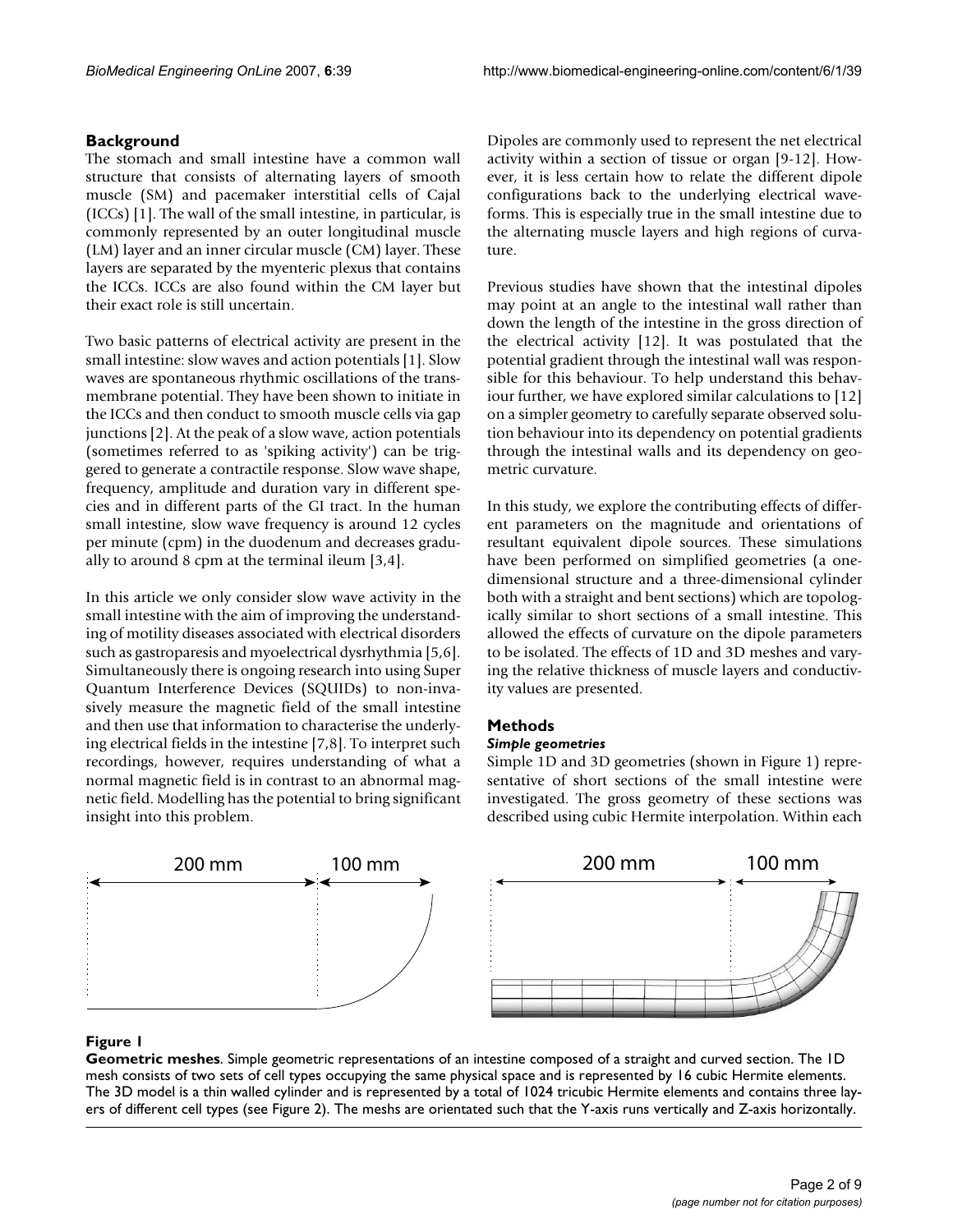of these high-order coarse meshes a high resolution trilinear finite element mesh was constructed to solve the monodomain equations (see Equation 1) that govern the electrical propagation through the tissue [13]. In both cases the meshes are orientated such that the Y-axis is orientated vertically and Z-axis horizontally as shown in Figure 1.

The 1D model consisted of two 1D structures (occupying the same physical space) that represented the SM layer and the ICCs in the small intestine. Each structure was composed of a 200 mm straight section, followed by a 90 degree arc with a radius of approximately 100 mm. The geometry of each structure was represented by 16 cubic Hermite finite elements, with each element subsequently discretised using a high resolution mesh of linear finite elements, yielding a computational resolution of approximately 1 mm and a total of 602 solution points. This level of resolution was chosen since it was previously observed that numerical convergence was achieved when the mesh size approached 1 mm [12].

The 1D model was only capable of representing a slow wave propagating longitudinally down the intestine and as such could not capture any gradient of the slow wave through the intestinal wall. The 3D model, shown in Figure 1(right), was able to represent a transmural potential gradient as it contained a transmural thickness. The inner and outer radii of the 3D cylinder were 15 mm and 16.23 mm respectively, and the complete mesh was composed

of a total of 1024 tri-cubic Hermite elements (16 elements in the longitudinal direction, 8 element circumferentially, and 8 element radially).

The tissue structure of the small intestine was represented by assigning different properties to the different layers through the wall. As shown in Figure 2, the outermost two layers of elements represented the LM, the next layer the ICC, and the innermost five elements layers represented the CM. A similar ratio had previously been used in the anatomical model of the duodenum [12] and was an approximation to the real microstructure of the intestinal wall [2]. A high resolution hexahedral computational mesh was then defined in each geometric element resulting in a total of 174,624 computational points (with a resolution of  $\sim$ 3 mm,  $\sim$ 1 mm, and  $\sim$ 1 mm in each of the principal directions).

# *The monodomain formulation using the Aliev cell model*

Similar to what has been used in previous studies [12,14], the continuum-based monodomain model defined in Equation 1 was used to simulate the propagation of slow wave activity.

$$
\nabla \cdot (\sigma \nabla V_m) = A_m (C_m \frac{\partial V_m}{\partial t} + I_{ion})
$$
 (1)

 $\bm{\mathsf{M}}$  | LM **C C C C C L I I**

# Here  $\sigma$  is the tissue conductivity tensor,  $V_m$  is the transmembrane potential,  $A_m$  is the surface to volume ratio of

#### **Figure 2**

**Cross section of 3D mesh**. Cross section of the wall of the 3D cylindrical model (left) and an enlarged view of the eight element layers (right) through the intestinal wall. These eight layers in turn were grouped into three cell types: the LM, ICCs and CM, with an initial thickness ratio of 2:1:5.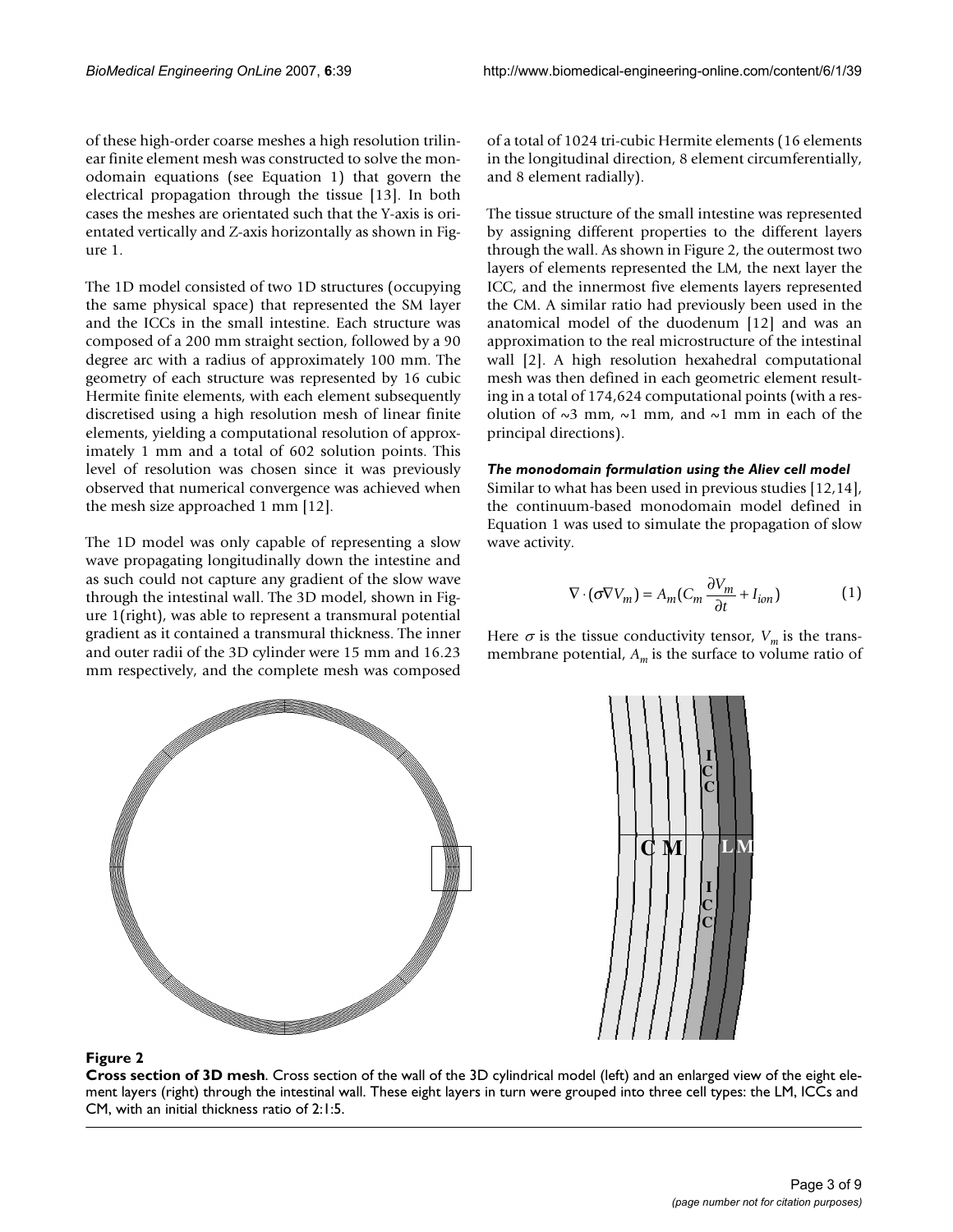the continuum cell,  $C_m$  is the membrane capacitance and *I<sub>ion</sub>* is the sum of the ionic currents from an appropriate cell model.

In all simulations the cellular ionic current term (*Iion*) was represented using the Aliev cell model [15]. The excitation parameter  $\varepsilon$  of the cell model was defined for the ICCs as linearly decreasing from 0.0825 at the proximal end to 0.067 at the distal end to mimic the frequency gradient of slow waves in the ICC layer of the duodenum in experimental observations [15]. Unless specified the parameters were the same as those presented in [12] and [15].

In previous work, isotropic conductivities were assumed for the LM, ICC, and CM layers [12]. The values used in the LM and CM layers were 0.4 mS mm-1 and the value used in the ICC layer was 0.04 mS mm-1. Specific conductivity values across the various layers were defined according to [15]. Besides isotropic conductivity values, anisotropy conductivity values in the LM and CM layers were also investigated. Muscle fibres in both layers have limited electrical coupling between fibres and hence a lower degree of conduction. There is relatively little experimental data on intestinal anisotropy ratios, however, one such study has determined a longitudinal to circumferential propagation velocity ratio of 0.8 in a feline duodenum [16]. To examine the effects of such preferential pathways we reduced the degree of conductivity along and across the layer by one and two orders of magnitude to help understand the dipole vector dependency on the degree of anisotropy.

#### *Dipole vector computation*

To simulate the electrical field of the torso and the magnetic field external to the torso, dipole vectors were used as source terms (*Js* ) to represent intestinal electrical activity. This was computed using

$$
J_s = -\sigma(\nabla V_m) \tag{2}
$$

where  $\sigma$  is the conductivity tensor and  $V_m$  is the transmembrane potential described previously.

The main part of computing *J<sub>s</sub>* is the calculation of the gradient vector, ∇*Vm*. This vector was computed through the use of the local coordinate system and the known local-toglobal coordinate mapping. We computed ∂*Vm*/∂ξ*i* in the local space, for  $i = 1, 2, 3$ , and then inverted the local-toglobal map to get an appropriate gradient, *i.e*.,

$$
\begin{pmatrix}\n\frac{\partial V_m}{\partial x} \\
\frac{\partial V_m}{\partial y} \\
\frac{\partial V_m}{\partial z}\n\end{pmatrix} = \mathbf{G}^{-1}(\mathbf{x}, \xi) \begin{pmatrix}\n\frac{\partial V_m}{\partial \xi_1} \\
\frac{\partial V_m}{\partial \xi_2} \\
\frac{\partial V_m}{\partial \xi_3}\n\end{pmatrix}
$$
\n(3)

where  $\mathbf{x} = (x, y, z)^T$ ,  $\xi = (\xi_1, \xi_2, \xi_3)^T$ , and  $\mathbf{G}(\mathbf{x}, \xi)$  is the Jacobian of the mapping from **x** to ξ. Each ∂*Vm*/∂ξ*i* is computed using simple first-order finite differences.

Along with the gradient we used a homogenised set of conductivity values to obtain J<sub>s</sub>. Normally  $\sigma$  is a full tensor and may even have discontinuities as is the case between the smooth muscle layers and the ICCs. At each solution point a dipole vector was computed that depended on the conductivities at that point and the solutions values at surrounding points. To acquire a lumped dipole source, dipole vectors at solution points were summed over a specified region, such as a geometric element or the entire domain, to create the desired number of lumped sources [14]. In the following studies, a single net dipole with a varying centre was always used (*i.e*., dipole contributions were vectorially summed over the entire domain). However, in most cases, the movement of the dipole centre was small compared with its magnitude.

#### **Results**

The initial conditions of the transmembrane potential *Vm* in the Aliev cell model are at its resting potential,  $V_r$  (*i.e.*, all cells are at rest). The simulation was run for a period long enough to allow the model to approach a steadystate frequency of 8 cpm that is typically observed in the terminal ileum of the human intestine. The simulation approached 8 cpm after 80 s of simulation time, at which point dipole vectors were then computed over a period of 8 s corresponding to the period of a single slow wave.

#### *Dipole vector in 1D model*

The magnitude of the overall dipole vector in 1D changed cyclically with a period of approximately 8 s, corresponding to the duration of a single slow wave (depolarisation and repolarisation). Figure 3(left) displays the magnitude of the dipole vector over one period. It shows that there are two peaks in the magnitude, and the maximum is approximately 17  $\mu$ A mm<sup>-2</sup> and the first peak corresponded to the activation wave front and the second peak the repolarisation phase.

The dipole orientations over the same period are plotted in Figure 3(right). The curve traced the end of the dipole vector and the dipole centre was treated as fixed at the origin. It can be seen that the dipole rotated anti-clockwise during one period, due to the curvature and the propagation of the wave front. At the first maximum, the dipole appeared almost horizontal, pointing from the proximal end to the distal end of the mesh. This corresponded to a slow wave just appearing from the proximal end. When the wave was in the middle of the mesh, there were opposing dipole contributions from both depolarisation and repolarisation activity with the deloparisation wave front dominating. At the second maximum magnitude, the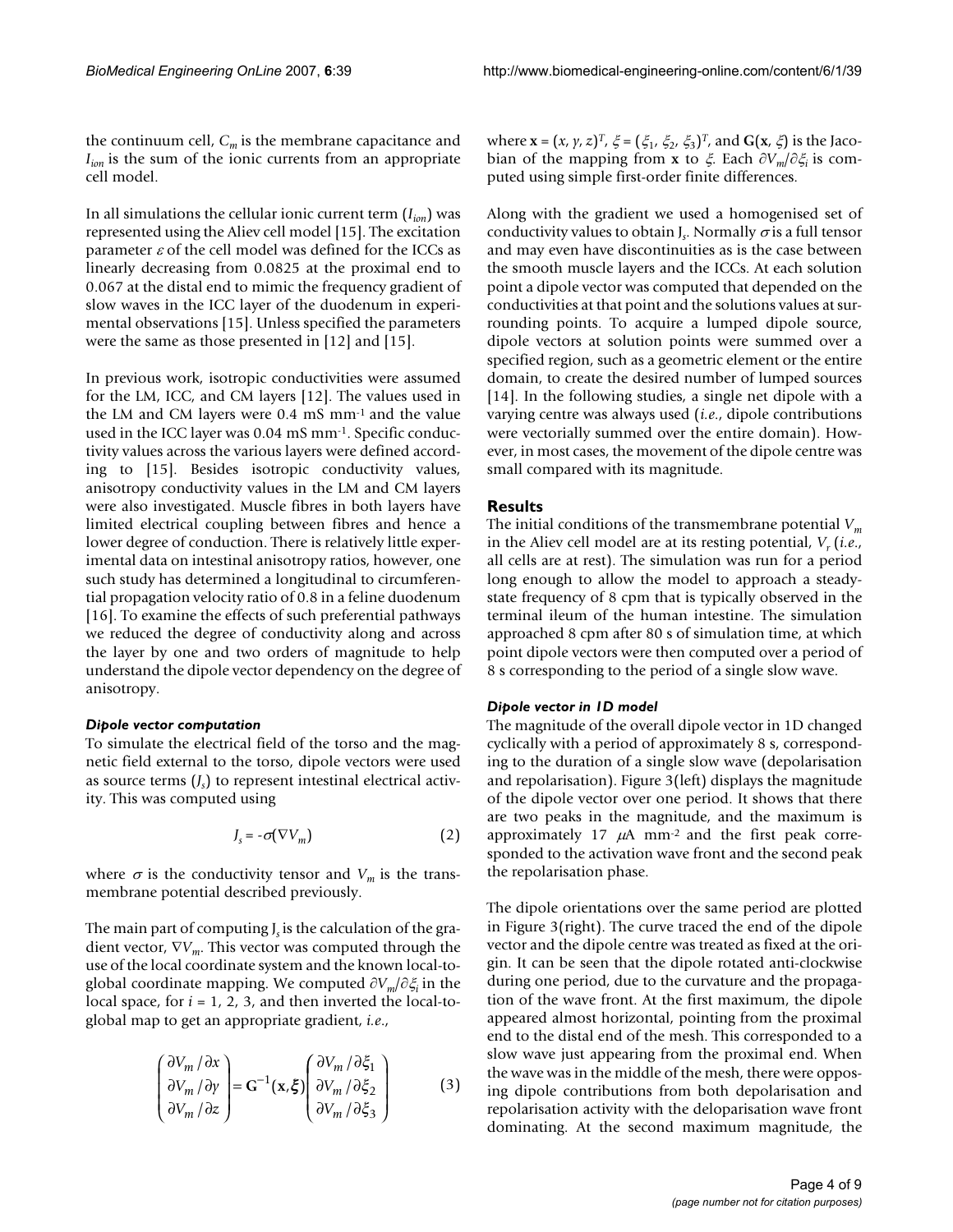

# **Figure 3**

**1D mesh dipole magnitude and orientation**. Dipole magnitude (left) and orientation (right) computed using a 1D mesh over a period of 8 s. Over this time period a slow wave appears at the proximal and disappears at the distal end. The first and second maxima in the dipole magnitude, which occur at M1 and M2, are orientated along the principal axis of the intestine, with the solid black arrow indicating the direction of movement of the dipole head. Note that the intial dipole orientation is in the negative Y direction due to a previous wave repolarising at the distal end of the mesh.

dipole reversed direction, corresponding to the same slow wave disappearing from the distal end.

# *Effect of thickness ratio*

The 1D model simulated the diffusion of current down the length of the intestine and between the ICC and SM layers. In the 3D models, the smooth muscle layer was decomposed into a CM and LM layer, and the effect of current diffusion through the wall and the significance of intestinal wall structure were investigated. In this section we examine the effect of the thickness of the CM muscle layer, under the assumption of isotropic conductivity for both the LM and CM layers. In each simulation the reference time of 0 s was chosen for each simulation such that it corresponded to the start of the slow wave.

As shown in Figure 2, the original thickness ratio between the LM, ICCs and CM layers was set to be 2:1:5 (*i.e*., the outermost two element layers were assigned to be the LM, a single element layer underneath the LM was assigned to be the ICCs, and the remaining five element layers were assigned to be the CM). To examine the effect of varying the thickness of the CM layer, the thickness was reduced to four and two layers thick (resulting in ratios of 2:1:2 and 2:1:4). The dipole magnitude and orientations for these simulations are presented in Figure 4.

Figure 4(left) compares the magnitudes of the dipole vectors from these three simulations over a period of a slow wave. In each simulation there were two peaks, a larger peak corresponding to the front of the depolarisation

wave and a smaller corresponding to the rear of the repolarisation activity. Similar behaviour was seen between the three models, with the large muscle volumes resulting in higher dipole magnitudes.

There were always two peaks in the magnitudes of both dipole vectors. For the model with the largest asymmetrical wall structure (thickness ratio 2:1:5), the first maximum was around 3500  $\mu$ A mm<sup>-2</sup>, while the second maximum was between 1500 and 2000  $\mu$ A mm<sup>-2</sup>. For the symmetrical model (thickness ratio 2:1:2), both maxima were between 500 and 1000  $\mu$ A mm<sup>-2</sup>, and the first maximum was slightly smaller than the second one. The decrease in magnitude was partly due to a decrease in the thickness of the wall, since dipole computation was weighted by volume.

The orientations of the dipoles are shown in Figure 4(right). They are significantly different to the relatively symmetric 1D results shown in Figure 3 (right). The symmetric model with muscle ratios of 2:1:2 is most similar to the 1D simulations. As the thickness of the CM layer increased, the dipole path became increasingly oblique, with an increased y-component.

In Figure 5, the transmural potential at the bend was plotted for two time periods which corresponded to the two maximum dipole magnitudes shown in Figure 4. These two times corresponded to instances when only the depolarisation or repolarisation fronts were present in the specimen. It was evident that unequal thicknesses of the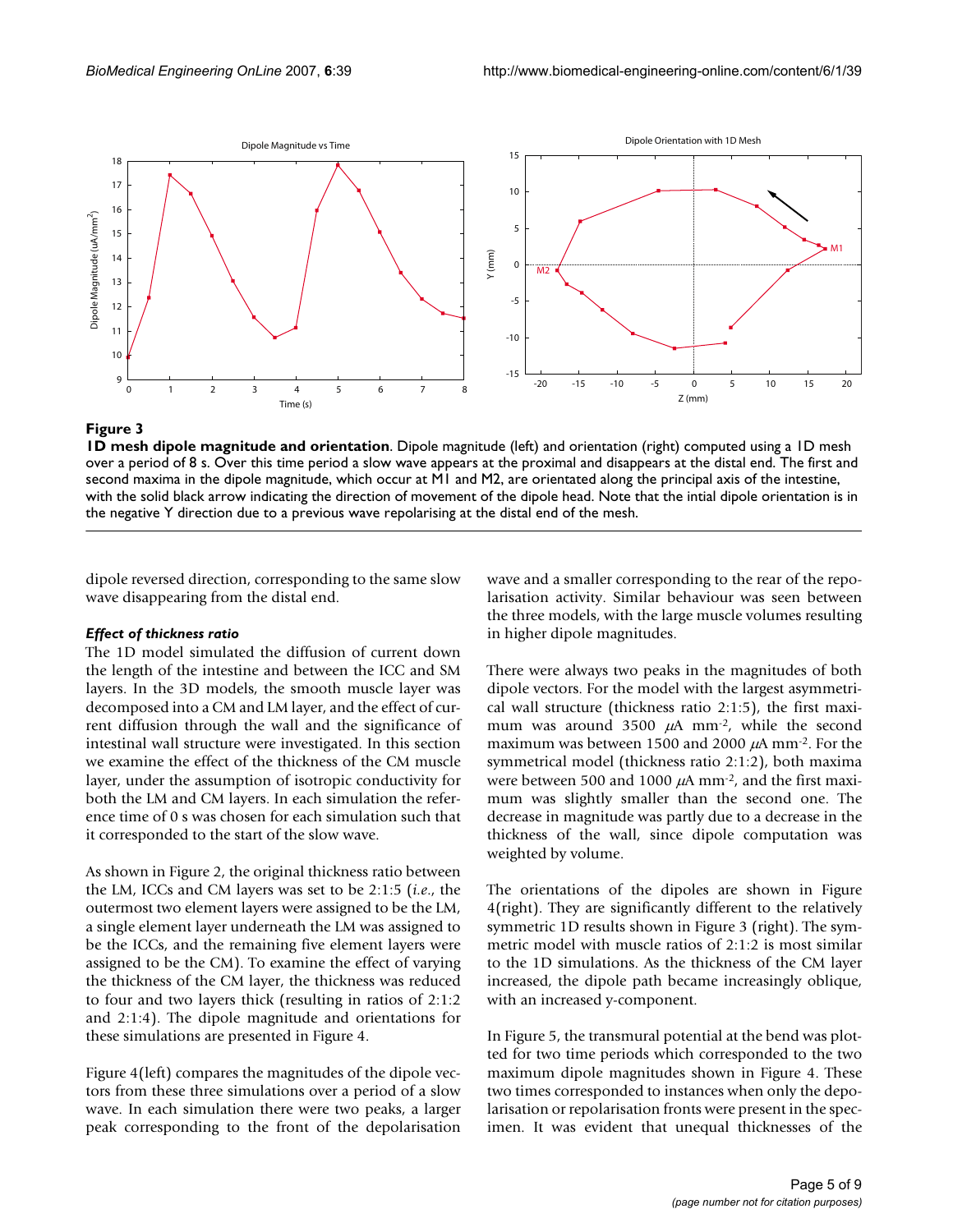



**Effect of thickness on dipole magnitude and orientation**. Effect of thickness of the CM layer on dipole (left) magnitude and (right) orientation computed using a 3D mesh over a period of  $\sim$ 10 s. Over this time period a slow wave appears from the proximal end of the mesh, propagates down the cylinder and disappears from the distal end. The maxima for each problem is denoted by M1 and M2 in (right), with the solid black arrow indicating the direction of the movement of the dipole heads. The ratios show the relative thicknesses of the LM, ICC and CM layers.

smooth muscle layers led to asymmetrical transmural potential gradients on both sides of the ICCs, and hence a net transmural potential gradient across the wall. Due to unequal element volumes at the bend, the transmural potential gradient at the bend significantly contributed to the orientations of the dipoles. For the asymmetrical model, when the dipole was at a maximum magnitude,

there was also a significant transmural gradient at the bend, resulting in an orthogonal dipole component.

It should be noted however, that the profile of the transmural electrical activity is contrary to that recorded experimentally in a canine antrum [17]. In this study it was shown that antral slow waves decrease in amplitude as



# **Figure 5**

**Transmural potential gradients**. Transmural transmembrane potential for different muscle layer ratios at two time instances corresponding to the two dipole magnitude maxima shown in Figure 4. The model with muscle layer ratios of 2:1:5 shows an asymmetric profile across the wall, while the 2:1:2 models is symmetric. The asymmetric profile causes the dipole vector to be orientated at an angle relative to the principal direction of the slow wave. A 2:1:4 ratio yields a similar asymmetric behaviour to the 2:1:5 ratio but less pronounced.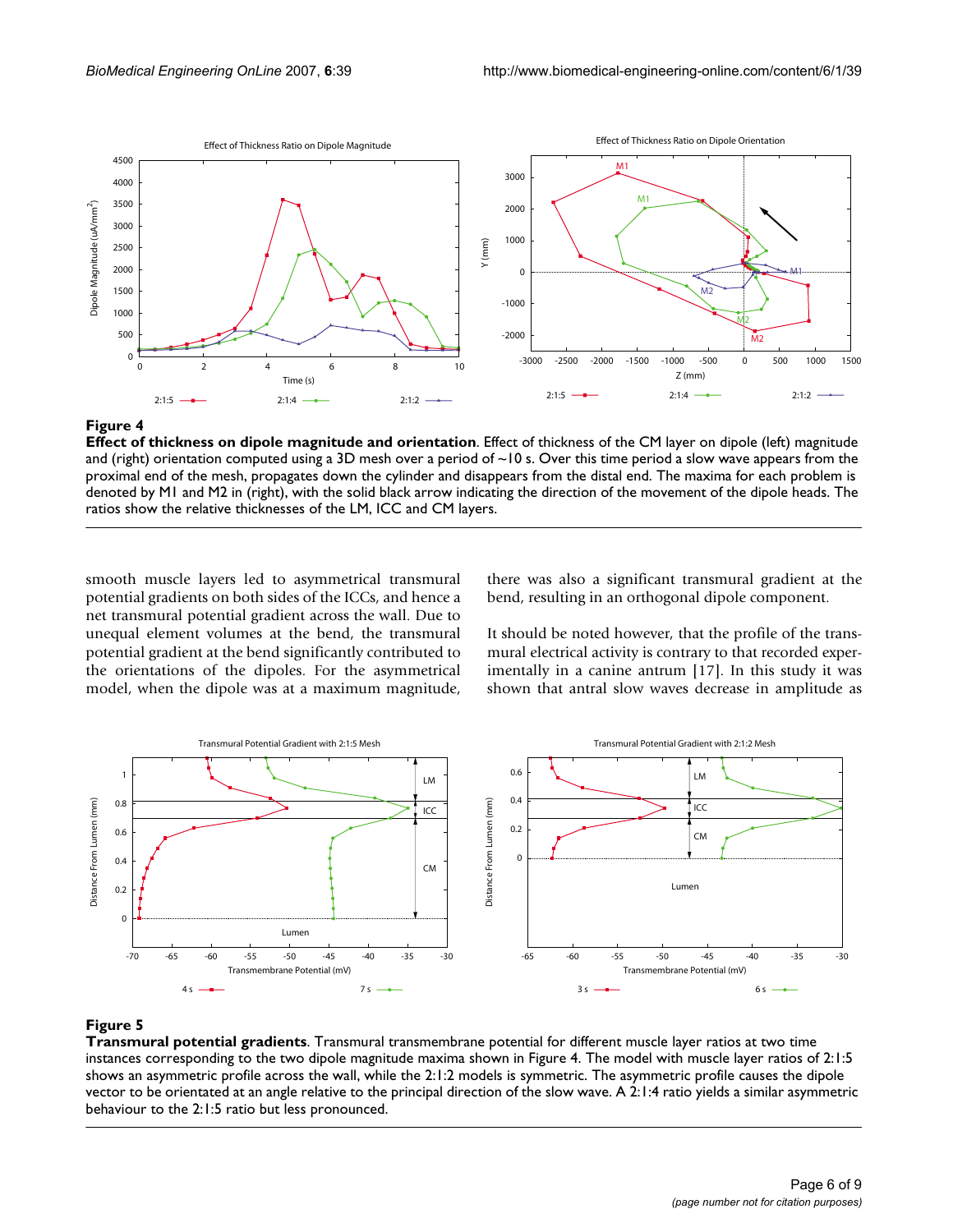they propagate through the circular muscle from the cells near the myenteric plexus to those near the submucosa.

#### *Effect of anisotropy in 3D bent cylinder*

In the previous simulations, the smooth muscle layers were assumed to have isotropic conductivities. Although it is thought that in the LM and CM layers, the conductivity is likely to be highest in the longitudinal and circumferential directions (fibre directions) respectively, the effect of anisotropic conductivity tensor on dipole vector computation was not known. In the following section, this factor was investigated for the original model with thickness ratio of 2:1:5.

For both smooth muscle layers, the conductivity in the principle fibre direction was kept at the original value of 0.4 mS mm-1, while the conductivities in the orthogonal directions (along and across the layers) were both reduced first to 0.04 mS mm-1, and then 0.004 mS mm-1. The magnitude and orientation of the dipole vectors for the different conductivities are shown in Figure 6.

The magnitude of the dipole vector decreased as the conductivities tranverse to the fibres were decreased, especially the two peaks. When the transverse conductivities were set to be 0.04 mS mm-1, the dipole magnitude at the two peaks were around 1200  $\mu$ A mm<sup>-2</sup>; when the same conductivities were reduced by another magnitude, the two peaks decreased to around 400  $\mu$ A mm<sup>-2</sup>. Generally, the first peak in the dipole magnitude still corresponded to the slow wave front near the proximal end of the bent cylinder, while the second peak corresponded to the same slow wave disappearing from the distal end. However, the decrease in conductivity across the intestinal wall in both smooth muscle layers led to a significant change in the transmural potential gradient at dipole peaks.

The orientation of the dipole also changed significantly, and the orthogonal component became less dominant as the tissue became increasingly anisotropic. Figure 6(right) shows that the decrease in dipole magnitude was much more significant in the y-direction, and orientations of the dipole at the peaks changed from being orthogonal in the original isotropic case to almost horizontal in the highly anisotropic case.

# **Discussion**

We have examined the effects of varying dimensionality, wall thickness ratio between the LM and CM muscle layers and conductivity on the resultant dipole magnitude and orientations using simplified geometries.

For the original 3D model (with a muscle thickness ratio of 2:1:5) the dipole magnitude was generally larger compared with the model with a symmetrical intestinal structure (thickness ratio 2:1:2). It was found that the greater the asymmetry between the LM and CM muscles the greater the dipole was orientated relative to the principal direction of the intestine. It was also found that both the bend and the transmural transmembrane potential gradient at the bend contributed to the components that resulted in oblique dipole angles. The transmural transmembrane potential gradient was caused by asymmetrical current diffusion through the LM and CM layers, and this increased as the asymmetry between the LM and CM layers increased. Since the thickness of the CM layer was



#### Figure 6

**Effect of conductivity on Dipole Magnitude and Orientation**. Effect of anisotropy on dipole vector (left) magnitude and (right) direction. The conductivity in the fibre direction was maintained at 0.4 mS mm-1, while the conductivity in the sheet and sheet-normal directions was varied between 0.4 mS mm<sup>-1</sup> and 0.004 mS mm<sup>-1</sup>. The maxima for each problem is denoted by M1 and M2 in (right), with the solid black arrow indicating the direction of the movement of the dipole heads.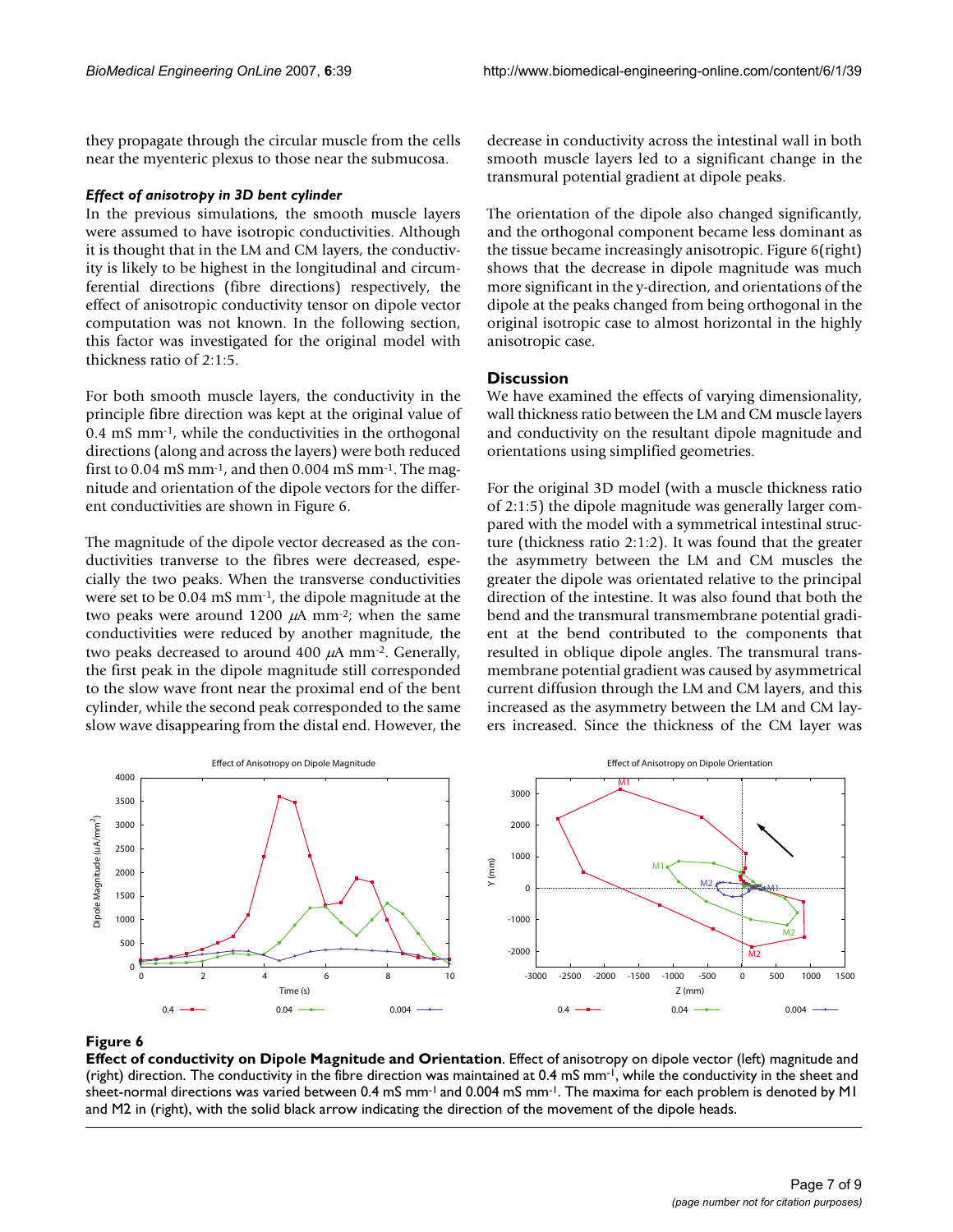greater than the LM layer, and dipole computation was weighted by volume, the potential gradients in the CM layer had a greater contribution to the magnitude and orientation of the dipole.

The peaks in the dipole magnitude in the original model resulted from the combinational effects of both longitudinal and transmural transmembrane potential gradients. The longitudinal gradient was due to slow wave propagation, while the transmural gradient was due to asymmetrical current diffusion through both smooth muscle layers. Generally, the simulated potential gradient was higher through the wall than along the intestine, so the peaks in dipole magnitude occurred when the transmural potential gradient at the bend was the highest, corresponding to a point in time when the front or back of the slow wave was passing through the bend.

Anatomical studies have shown fibre bundles in both the LM and CM layers with preferential conductivity along the fibre direction. The exact degree of anisotropy is likely to vary from subject to subject and between species. Two sets of conductivity values were used to investigate the effects of different degrees of anisotropy. As the conductivities transverse to the fibre direction were decreased, the overall dipole magnitude decreased also. This was partly because dipole computation is weighted by tissue conductivities according to Equation 2. In the CM layer, the potential gradient in the circumferential direction contributed the most to the overall dipole. Since the firing frequency of the ICCs depended only on the distance from the proximal end, around the circumference, all cells in the same depth should depolarise simultaneously. Consequently, the circumferential gradient was found to be minimal. As the conductivities in the other two directions were small, the contribution of the CM layer to dipole computation became much smaller. In the LM layer, where the fibre direction was along the cylinder, the longitudinal potential gradient was the most important. Therefore, the propagation of the slow wave in the LM layer played an important role in determining the magnitude and direction of the overall dipole.

In the original 3D model, orthogonal dipole components were a result of both the bend and the transmural potential gradient at the bend. With anisotropic conductivities, current diffusion through the wall was greatly affected since it was not aligned with the fibre direction. Therefore, as the muscle layers became increasingly anisotropic, the transmural gradient became less important for dipole computation. In the extreme case, dipole computation was mostly dependent on the longitudinal potential gradient in the LM layer.

The full 3D models are computationally expensive, requiring approximately 5 hours to solve on a single processor of a IBM Power 595 Power 5 computer. The 1D model however requires less than a minute to solve on the same computer. This difference in speed is largely due to the large increase in the number of computational points (approximately 174,000 for the 3D model compared with 600 for the 1D model) required to explicitly model the three layers and the wall thickness. Considering that the 3D model was only a short portion of a 6 m full intestine, solving for the slow wave activity in the entire intestine places a tremendous strain on most modern computing systems. One possibility may be to treat the intestine as a 1D curved structure and use rules to appropriately 'correct' the orientation of the dipole due to the lack of transmural potential gradient. However, it should be noted that there is a significant difference in dipole magnitude between the 1D and 3D models as shown in Figure 3 and the 2:1:5 simulation in Figure 4. This is due to the significantly reduced muscle mass (or number of cells) in the 1D model. If 1D models are used instead of 3D models, the differences in magnitude (as well as orientation) need to be accounted for.

It should be noted that our model has assumed that there are three discrete muscles layers, alternating between CM, ICC and LM cells. Although knowledge of structure of the musculature is still developing, our discrete layered representation is a simplification of the known structure. The ICCs have been found to be an intermingled network between the fibres of the CM and LM muscle layers, rather than discrete layers. The muscle layers are also believed to have different physiological roles in different locations in the GI tract and are likely to be different structurally [18]. We have also assumed that the Aliev cell model is an accurate representation of the cellular dynamics in the ICC and smooth muscle layers and in each our layers the cell types are assumed to be identical. These factors not included in our model may explain the reason our transmural electrical profile differs from that measured experimentally [17].

# **Conclusion**

We have systematically investigated a number of modelling parameters which effect the dipole magnitude and orientation when modelling a section of tissue with two smooth muscle and one ICC muscle layers. In this particular study we have used simplified geometries representative of a short section of the gastrointestinal tract, however, the findings are not restricted to this field.

It was found that dipole magnitude and orientation was effected by a variety of parameters. The structure of the intestinal wall affected the potential gradient through the wall and the resulting orientation and magnitude of the